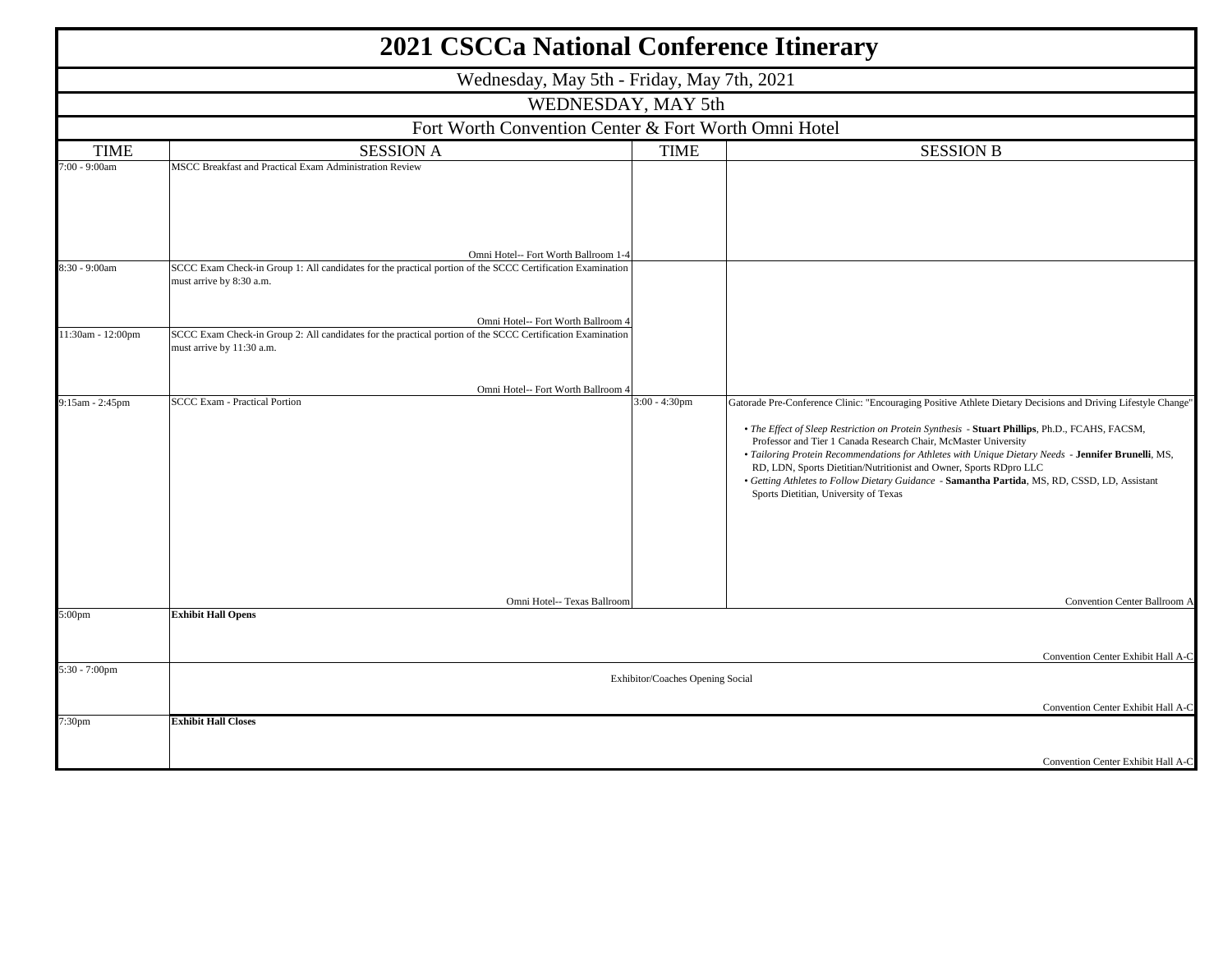|                                                      |                                                                                                                                                                 |                  | THURSDAY, MAY 6th                                                                                                 |                  |                                |                              |  |
|------------------------------------------------------|-----------------------------------------------------------------------------------------------------------------------------------------------------------------|------------------|-------------------------------------------------------------------------------------------------------------------|------------------|--------------------------------|------------------------------|--|
| Fort Worth Convention Center & Fort Worth Omni Hotel |                                                                                                                                                                 |                  |                                                                                                                   |                  |                                |                              |  |
| <b>TIME</b>                                          | <b>SESSION A</b>                                                                                                                                                | <b>TIME</b>      | <b>SESSION B</b>                                                                                                  | <b>TIME</b>      | <b>EXHIBIT HALL</b>            |                              |  |
| 6:30 - 7:50am                                        | VISIT EXHIBIT AREA FOR EARLY BIRD WORKOUT                                                                                                                       |                  |                                                                                                                   |                  |                                |                              |  |
|                                                      | Convention Center Exhibit Hall A-C                                                                                                                              |                  |                                                                                                                   |                  |                                |                              |  |
| 8:00 - 9:00am                                        | Session 1a: "Diversity and Adaptation," Pat Ivey,<br>MSCC, University of Louisville                                                                             | 8:00 - 9:00am    | Session 1b: "Coach to Coach: 15 Lessons 8:00 - 9:00am<br>To Build Winning Teams," Martin<br>Rooney, MHS, PT, CSCS |                  | <b>Exhibit Hall Open</b>       |                              |  |
|                                                      | Convention Center Ballroom B-C                                                                                                                                  |                  | Convention Center Ballroom A                                                                                      |                  |                                | Exhibit Hall A-C             |  |
| $9:10 - 9:40$ am                                     | 2021 CSCCa National Conference Welcome &<br>Announcements                                                                                                       | $9:10 - 9:40$ am | NO SESSION                                                                                                        | $9:00 - 9:40$ am | <b>Exhibit Hall Open</b>       |                              |  |
|                                                      | Convention Center Ballroom B-C                                                                                                                                  |                  | Convention Center Ballroom A                                                                                      |                  |                                | Exhibit Hall A-C             |  |
| 9:50 - 11:00am                                       | Session 2a: "10 Career Lessons of a Veteran Strength<br>Coach," Joe Kenn, MSCC                                                                                  | 9:50 - 11:00 am  | Session 2b: "The Conjugate Method and 9:50 - 11:00am<br>Pitchers," Donald Day, SCCC,<br>University of Arizona     |                  | <b>Exhibit Hall Open</b>       |                              |  |
|                                                      | Sponsored by Dynamic Fitness and Strength                                                                                                                       |                  |                                                                                                                   |                  |                                |                              |  |
|                                                      | Convention Center Ballroom B-C                                                                                                                                  |                  | Convention Center Ballroom A                                                                                      |                  |                                | Exhibit Hall A-C             |  |
| 11:00am - 12:30pm                                    |                                                                                                                                                                 |                  |                                                                                                                   |                  |                                |                              |  |
|                                                      |                                                                                                                                                                 |                  | <b>BRUNCH IN EXHIBIT AREA</b>                                                                                     |                  |                                |                              |  |
|                                                      |                                                                                                                                                                 |                  |                                                                                                                   |                  |                                | Exhibit Hall A-C             |  |
| 12:30 - 2:40pm                                       | Session 3a: "A System of Periodization as Adapted for the American Strength Coach," Al Miller, Robert Panariello,<br>Johnny Parker, Legends in the Field        |                  |                                                                                                                   | 12:30 - 2:40pm   | <b>Exhibit Hall Open</b>       |                              |  |
|                                                      |                                                                                                                                                                 |                  | Convention Center Ballroom A-C                                                                                    |                  |                                | Exhibit Hall A-C             |  |
| 2:50 - 3:45pm                                        | Session 4a: "Impact of the COVID-19 Pandemic on Intercollegiate Athletics," Ron Courson, ATC, PT, NRAEMT,<br>CSCS, Head Athletic Trainer, University of Georgia |                  |                                                                                                                   | 2:50-3:45pm      | <b>Exhibit Hall Open</b>       |                              |  |
|                                                      |                                                                                                                                                                 |                  | Convention Center Ballroom A-C                                                                                    |                  |                                | Exhibit Hall A-C             |  |
| 3:55-5:10pm                                          | Session 5a: "The 7 Movement Patterns All Athletes Must Master," Lee Taft, Owner of Lee Taft Athletic Consulting                                                 |                  |                                                                                                                   | 3:55-5:10pm      |                                |                              |  |
|                                                      |                                                                                                                                                                 |                  |                                                                                                                   |                  | Exhibit Hall Closes at 5:00 pm |                              |  |
|                                                      |                                                                                                                                                                 |                  | <b>Sponsored by Perform Better</b>                                                                                |                  |                                |                              |  |
|                                                      |                                                                                                                                                                 |                  | Convention Center Ballroom A-C                                                                                    |                  |                                | Exhibit Hall A-C             |  |
| 7:00 - 9:00pm                                        | MSCC DINNER & CEREMONY                                                                                                                                          |                  |                                                                                                                   |                  |                                |                              |  |
|                                                      |                                                                                                                                                                 |                  |                                                                                                                   |                  |                                | <b>Sponsored by Gatorade</b> |  |
|                                                      |                                                                                                                                                                 |                  |                                                                                                                   |                  |                                | Omni Hotel--Texas Ballroom   |  |